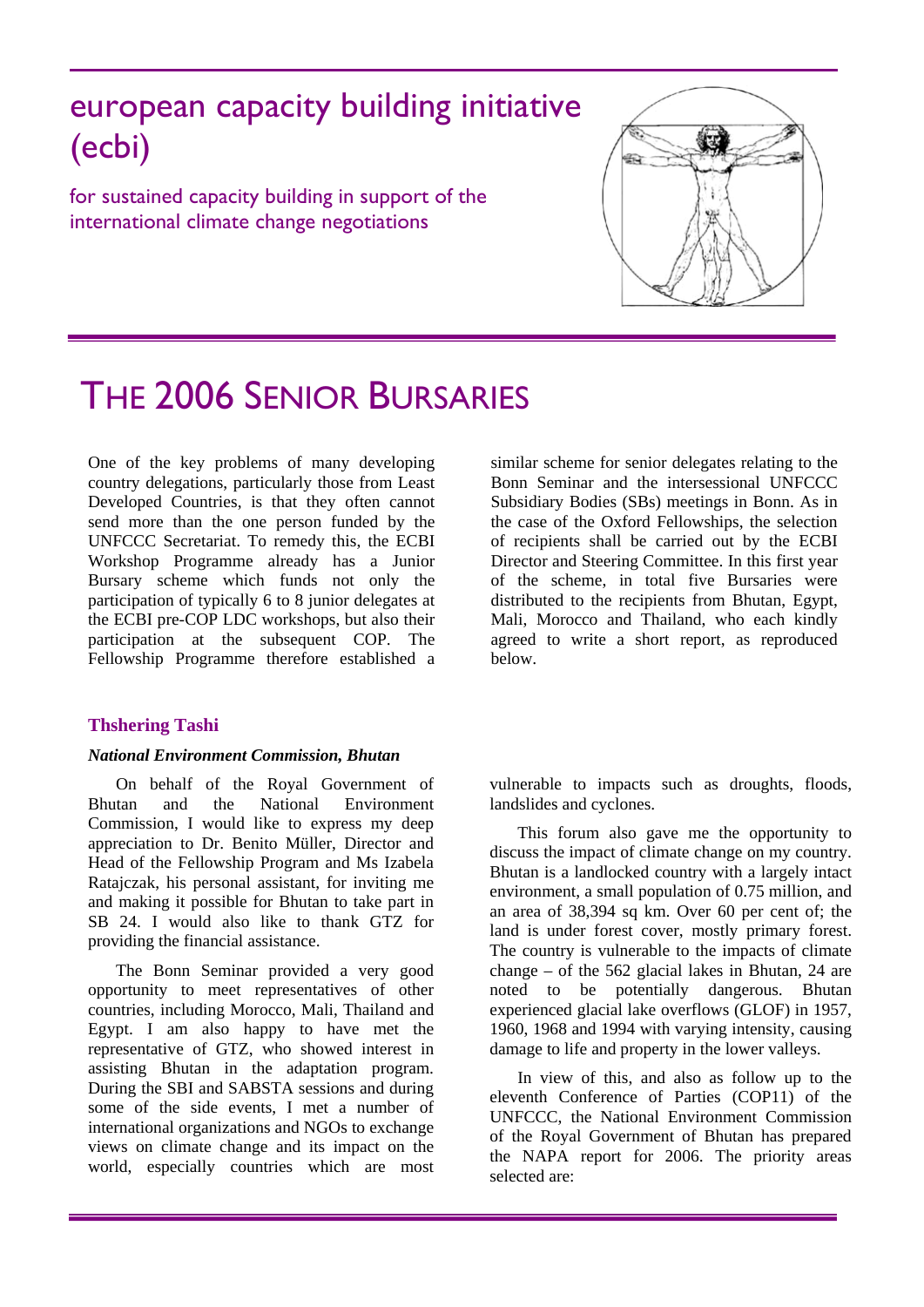- Disaster Management Strategy Planning for food security and emergency medicine to vulnerable communities.
- Artificial lowering of Thorthomi Lake, which is predicted to burst in 6 years.
- **Landslide Management and Flood prevention** and Management.
- Installation of Early Warning System in the Pho Chu Basin.

The discussion that took place in the SBI and SBSTA and the contact groups on specific issues were interesting and I gained much information and knowledge on the negotiation process under the UNFCCC. However, much time is wasted by having the text in brackets and pushed over for further negotiations in the next Conference of **Parties** 

## **Mohamed Ahmed El-Shahawy**

#### *Ministry of State for Environmental Affairs, Egypt*

I would like to express my gratitude for facilitating the ECBI Senior Bursaries. It was an important occasion to meet a distinguished group of representatives from different countries, and exchange views during meetings and negotiations in contact groups. Since our participation was distributed in parallel formal and informal meetings and side events, it was of much benefit to exchange information. Being together in the same hotel gave us many opportunities to meet during breakfast, and on the way to the metro station and back and exchange frank views.

#### **Abdoulaye Bayoko**

#### *CNRST-Bamako, Mali*

First, let me thank all of the team of ECBI for giving me the opportunity to participate in this important meeting. My impression is that the ECBI is the ideal organization that can help developing countries. If the ECBI was not existent, it would be essential to create it. So, as it already exists, it is essential to strengthen it. The two meetings in Bonn were excellent and I encourage ECBI to continue with the

Let me congratulate you for hosting the 2006 Bonn Seminar on  $21<sup>st</sup>$  May with the objective of building up trust and facilitating an informal exchange of views between developing country and European representatives. The discussion held during the informal meeting was very educative in understanding the problems and situations of some of the developing counties with regard to the implementation of CDM and NAPA projects, considering the lack of technical and financial constraints.

At the seminar, it was also mentioned that most vulnerable countries affected by the impact of Climate Change are the LDCs, which need support. The Adaptation Fund under the Kyoto Protocol, which was dormant , was revived in the COP 11 in Montreal, Canada. The GEF counsel decided to raise the amount for medium sized projects US\$1 million to US\$2 million, and small grants projects under NAPAs to US\$ 300,000. However, the LDCs would like this amount raised to US\$ 500,000.

Discussions with Dr. Müller were always useful and we benefit from his company and learn much from him. The workshop chaired by Dr. Bo Kjellen was highly organized and gave fruitful outputs from the considerable number of the participants that allowed for wide spreads scope of views. The reports presented by Dr. Müller, Dr. Saleemul Huq and Dr. Thomas E. Downing during the workshop were very useful and the dialog and discussions among the participants were friendly and touched the most important topics of the SB meetings. I acknowledge with thanks to the ECBI steering committee my nomination for a 2006 ECBI senior bursary to attend SB24 in Bonn.

methodology used during the first meeting. It is practical and pragmatic.

I would like to ask donors to continue to support ECBI by increasing their contributions in order to let it to continue to support developing countries. As ECBI is so practical in its methodologies, I suggest that the ECBI team should try to implement some practical pilot project in rural areas. The outcomes